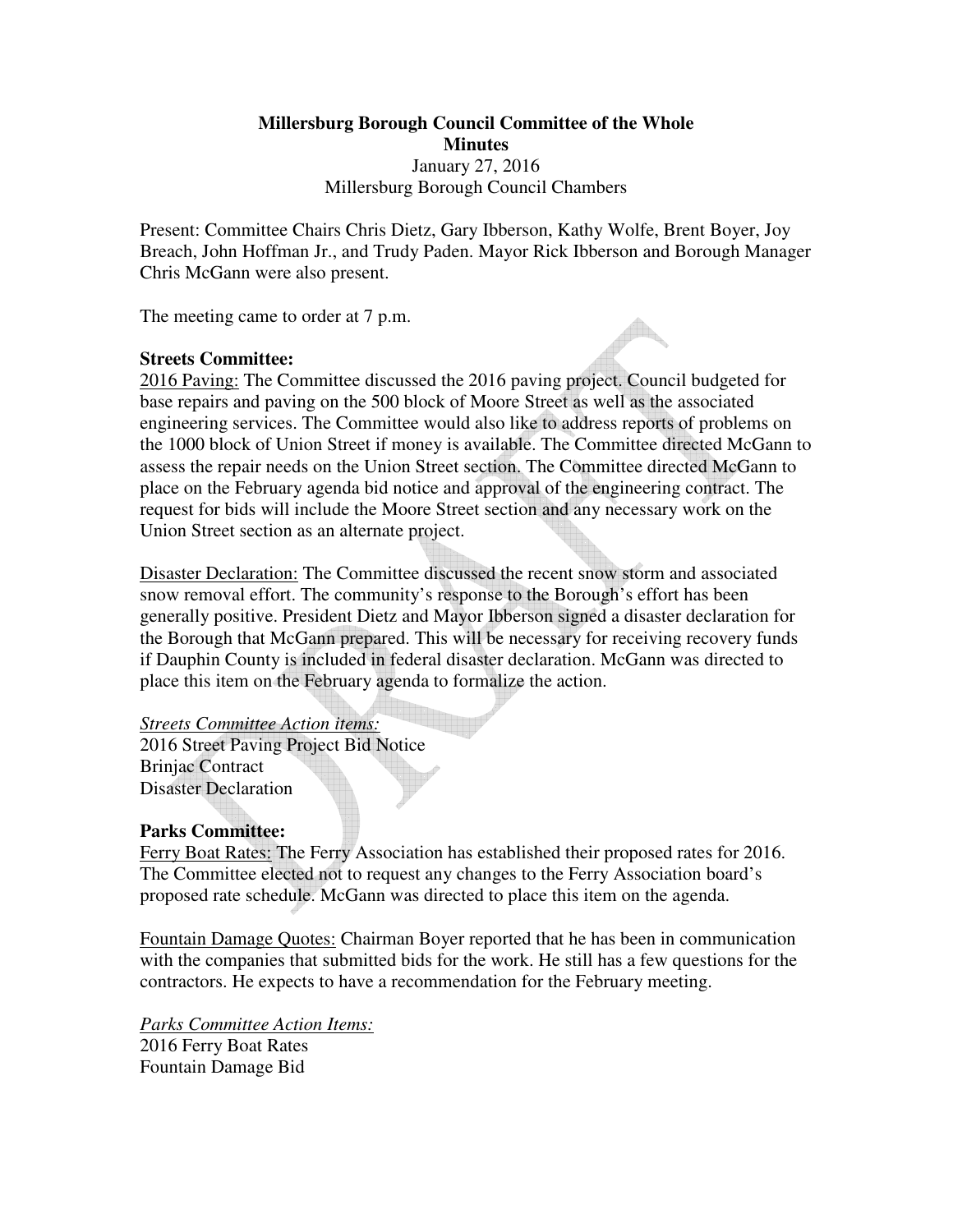### **Finance and Risk Management Committee:**

Flood Insurance Quotes: The Committee reviewed proposals for flood insurance on both the Riverfront Welcome Center and the MYO Park restrooms. The committee would like to insure both buildings for \$50,000 through The Flood Insurance Program, a syndicate of Lloyd's of London. The cost of each policy will be \$591.50. McGann was directed to place this item on the February agenda.

*Finance and Risk Management Committee Action Item:* Flood Insurance Quotes

### **Other Business:**

RFPs for Zoning: The Planning Commission is finalizing work on the zoning ordinance. The ordinance should be ready for adoption by the May Council meeting. When Council adopts the zoning ordinance, they will also need to make several other appointments. These include a Zoning Hearing Board, a solicitor for the zoning hearing board, a stenographer for hearings and a zoning administrator. At the recommendation of the Planning Commission, the Committee of the Whole decided to solicit requests for proposals for the solicitor and stenographer. There will be further discussion of possibly using a third party company for administration of the ordinance. The Committees also asked the Planning Commission to recommend the qualifications of an effective member of the Zoning Hearing Board. McGann will take this request to the Planning Commission.

Email Addresses: The Committee authorized McGann to retain The Stoeffler Group to set up email addresses for Council members. The cost is \$50 per hour with an estimated two hours of work. No action is required, but Mr. Stoeffler will attend the February Committee meeting to brief the Council members on using the new email addresses for Borough business.

BL Companies Invoice: The Committee directed McGann to place the invoice on the February agenda. This invoice is covered by the Ferry Association's Gaming Grant and will be sent to Dauphin County for payment.

Rhoads & Sinon Invoice: The Committee directed McGann to place the invoice on the February agenda. This invoice covers arbitration services for the police contract.

Recycling Permits: The Committee discussed the non-residential permit further and made some modifications to the permit. Approval of this item will be on the February agenda.

Old Business: BL Companies Invoice Rhoads & Sinon Invoice Recycling Permit

New Business: Zoning RFPs